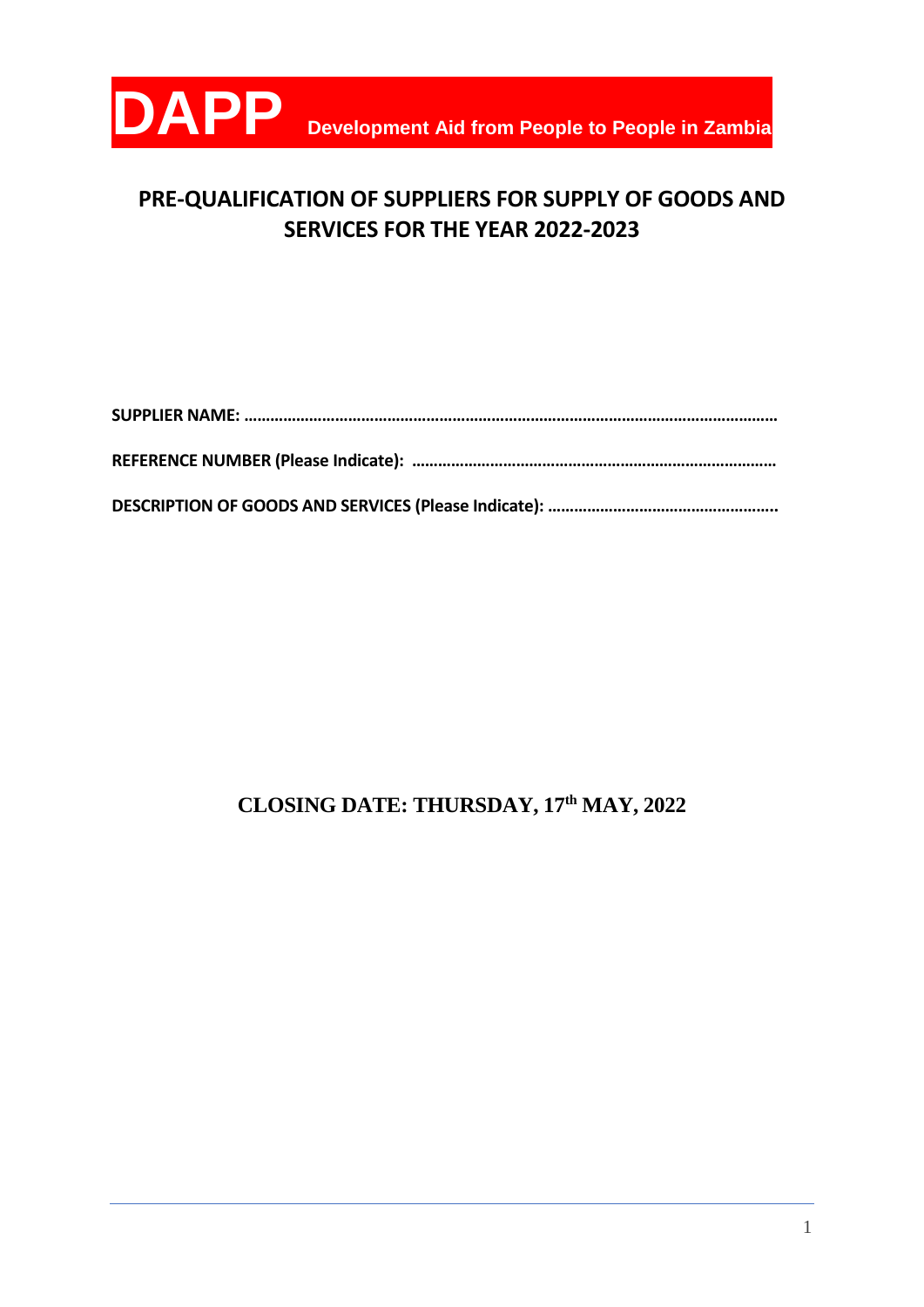# **TABLE OF CONTENTS**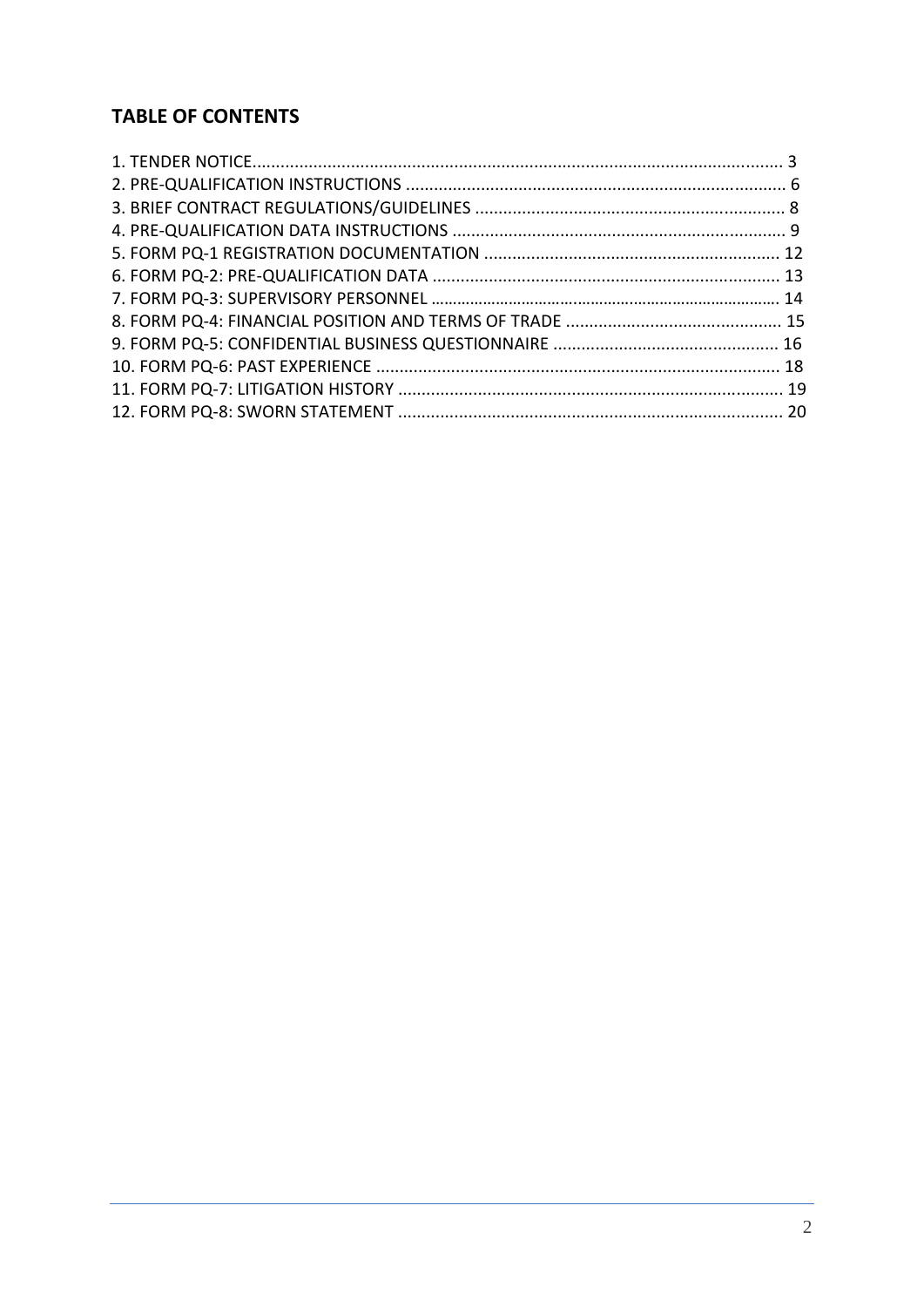# **TENDER NOTICE**

# **PRE-QUALIFICATION OF SUPPLIERS FOR SUPPLY OF GOODS AND SERVICES**

DAPP in Zambia invites applications for pre-qualification from interested suppliers (including current suppliers) for the supply of goods and services to the organization for the period January, 2022 to December, 2023 in the following categories:

| <b>REFERENCE NO.</b> | <b>CATEGORY</b>                                                                                                       | <b>PROVINCE</b>   | <b>DISTRICTS</b>                                                                                                                                                                               |
|----------------------|-----------------------------------------------------------------------------------------------------------------------|-------------------|------------------------------------------------------------------------------------------------------------------------------------------------------------------------------------------------|
| DAPP/PQ/01/2022      | Electrical appliances (Water<br>Dispensers, TV, Radio, Fridges,<br>Cookers etc.)                                      | Lusaka/Copperbelt | Lusaka, Ndola, Kitwe                                                                                                                                                                           |
| DAPP/PQ/02/2022      | Corporate Attire and Safety<br>Wear (T-shirts, Corporate<br>Shirts, boots, rain coats,<br>motorbike safety wear etc.) | Lusaka/Copperbelt | Lusaka, Ndola, Kitwe                                                                                                                                                                           |
| DAPP/PQ/03/2022      | Supply and Servicing of Air<br>Conditioners                                                                           | All 10 provinces  | See Category 8                                                                                                                                                                                 |
| DAPP/PQ/04/2022      | Office Furniture                                                                                                      | Lusaka/Copperbelt | Lusaka, Ndola                                                                                                                                                                                  |
| DAPP/PQ/05/2022      | <b>Courier Services</b>                                                                                               | Country wide      | Country wide                                                                                                                                                                                   |
| DAPP/PQ/06/2022      | Advertising (Print & Electronic)<br>and Printing                                                                      | Lusaka/Copperbelt | Lusaka, Ndola                                                                                                                                                                                  |
| DAPP/PQ/07/2022      | Insurance (General & Life)                                                                                            | Lusaka/Copperbelt | Lusaka, Ndola                                                                                                                                                                                  |
| DAPP/PQ/08/2022      | Stationery and other<br>Consumables                                                                                   | Southern          | Mazabuka, Choma, Monze,<br>Kalomo, Livingstone,<br>Kazungula, Pemba,<br>Chikankata, Gwembe, Zimba,<br>Namwala, Sinazongwe,<br>Siavonga Mulobezi, Mongu,<br>Kaoma, Nkhema, Senanga,<br>Sesheke, |
|                      |                                                                                                                       | Western           | Mulobezi, Mongu, Kaoma,<br>Nkhema, Senanga, Sesheke                                                                                                                                            |
|                      |                                                                                                                       | North-Western     | Solwezi, Kalumbila,<br>Kasempa, Ikelengi,<br>Mwinlunga                                                                                                                                         |
|                      |                                                                                                                       | Eastern           | Petauke, Nyimba, Lumezi,<br>Sinda, Katete, Chipata,<br>Chadiza, Lundazi, Chasefu,<br>Vubwi, Mambwe,<br>Kasenengwa, Chipangali,<br>Lusangazi                                                    |
|                      |                                                                                                                       | Luapula           | Samfya, Mansa                                                                                                                                                                                  |
|                      |                                                                                                                       | Lusaka            | Kafue, Chongwe, Lusaka,<br>Chilanga                                                                                                                                                            |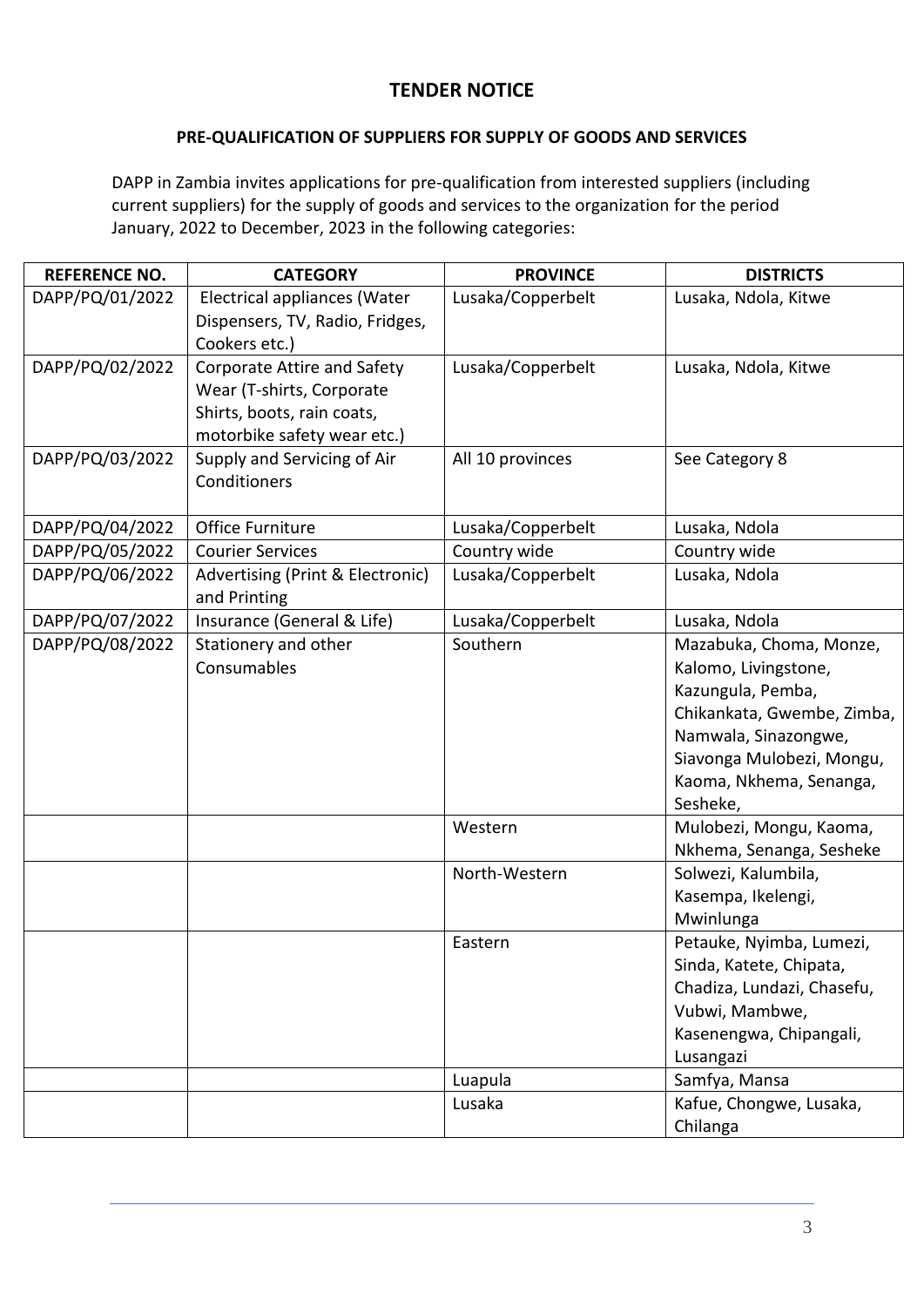|                 |                                                                        | Copperbelt                | Ndola, Kitwe, Mufulira,    |
|-----------------|------------------------------------------------------------------------|---------------------------|----------------------------|
|                 |                                                                        |                           | Chingola, Luanshya,        |
|                 |                                                                        |                           | Kalulushi, Masaiti,        |
|                 |                                                                        |                           | Mpongwe, Chililabombwe     |
|                 |                                                                        | Central                   | Mkushi, Serenje, Kabwe,    |
|                 |                                                                        |                           | Kapiri Mposhi, Chibombo,   |
|                 |                                                                        |                           | Shibuyunji, Mumbwa         |
|                 |                                                                        | Muchinga                  | Chinsal, Mpika             |
|                 |                                                                        | Northern                  | Kasama                     |
| DAPP/PQ/09/2022 | Supply and maintenance of<br>Generators, inverters, solar<br>equipment | All 10 provinces          | Refer to Category 8        |
| DAPP/PQ/10/2022 | Groceries and Food                                                     | All 10 provinces          | Refer to Category 8        |
| DAPP/PQ/11/2022 | Freight Forwarding & Clearing<br>of Goods                              | Lusaka/Copperbelt         | Lusaka, Ndola              |
| DAPP/PQ/12/2022 | <b>Building Materials/ General</b><br>Hardware                         | Refer to Category 8       | Refer to Category 8        |
| DAPP/PQ/13/2022 | Agricultural Inputs (grains,                                           | Central/North-Western/    | Mkushi, Chibombbo,         |
|                 | vegetable seeds, fertilizers,                                          | Lusaka                    | Kalumbila, Solwezi, Lusaka |
|                 | chemicals)                                                             |                           |                            |
| DAPP/PQ/14/2022 | <b>Agricultural Equipment</b>                                          | Lusaka/Central/Copperbelt | Lusaka, Kabwe, Ndola       |
| DAPP/PQ/15/2022 | Computers, Computer                                                    | Lusaka/Copperbelt         | Lusaka, Ndola              |
|                 | Hardware & Accessories,                                                |                           |                            |
|                 | <b>Printers and Copiers</b>                                            |                           |                            |
| DAPP/PQ/16/2022 | Network Infrastructure services                                        | All 10 provinces          | Refer to Category 8        |
| DAPP/PQ/17/2022 | Bicycles and spares for bicycles                                       | Lusaka/Copperbelt         | Lusaka, Ndola              |
| DAPP/PQ/18/2022 | Motor Vehicles & Motor Cycles                                          | Lusaka/Copperbelt         | Lusaka, Ndola              |
| DAPP/PQ/19/2022 | Motor Vehicle Spares (Tyres,<br>Tubes, etc)                            | All 10 provinces          | Refer to Category 8        |
| DAPP/PQ/20/2022 | Motor Vehicle Repairs &                                                | All 10 provinces          | Refer to Category 8        |
|                 | <b>Servicing Garages</b>                                               |                           |                            |
| DAPP/PQ/21/2022 | <b>Transportation and Car Hire</b>                                     | Lusaka/Copperbelt         | Lusaka, Ndola              |
|                 | <b>Services</b>                                                        |                           |                            |
| DAPP/PQ/22/2022 | Provision of Accommodation                                             | All 10 provinces          | Refer to Category 8        |
|                 | /Conference Facilities and                                             |                           |                            |
|                 | Meals                                                                  |                           |                            |
| DAPP/PQ/23/2022 | <b>Air Ticketing Services</b>                                          | Lusaka/Copperbelt         | Lusaka, Ndola              |
| DAPP/PQ/24/2022 | Medical Consumables-                                                   | All 10 provinces          | Refer to Category 8        |
|                 | Sanitizer, Gloves, Masks,                                              |                           |                            |
|                 | Cotton Wool, etc                                                       |                           |                            |
| DAPP/PQ/25/2022 | Communication products &                                               | All 10 provinces          | Refer to Category 8        |
|                 | services (Internet, Airtime)                                           |                           |                            |
| DAPP/PQ/26/2022 | Plumbing, Electrical & Repair                                          | All 10 provinces          | Refer to Category 8        |
|                 | works                                                                  |                           |                            |
| DAPP/PQ/27/2022 | <b>Audit Services</b>                                                  | Lusaka/Copperbelt         | Lusaka, Ndola              |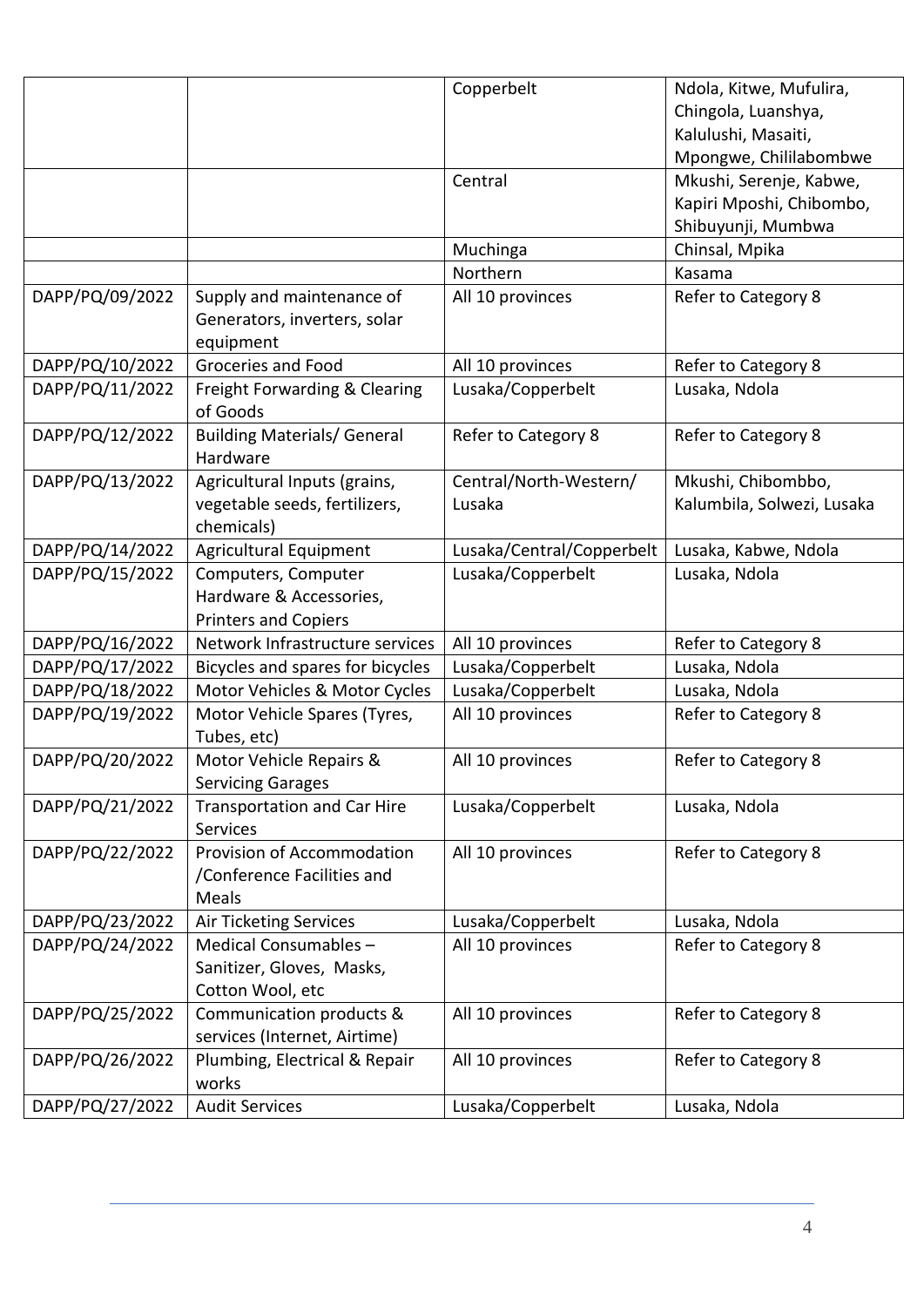| DAPP/PQ/28/2022 | <b>Educational Materials</b>         | Lusaka/Copperbelt | Lusaka, Ndola  |
|-----------------|--------------------------------------|-------------------|----------------|
|                 | (Teaching Aids, Books, Sports)       |                   |                |
|                 | materials)                           |                   |                |
| DAPP/PQ/29/2022 | <b>Supplies for Boarding Schools</b> | Lusaka/Central    | Lusaka, Mkushi |
|                 | (Mattresses, Bed Linen,              |                   |                |
|                 | Clothes, Shoes, Cups, Plates)        |                   |                |
| DAPP/PQ/30/2022 | Construction                         | Lusaka/Copperbelt | Lusaka, Ndola  |
| DAPP/PQ/31/2022 | <b>Tailoring Materials - Sewing</b>  | Lusaka/Copperbelt | Lusaka, Ndola  |
|                 | Machines, Clothing Materials,        |                   |                |
|                 | Sewing Thread, etc                   |                   |                |
| DAPP/PQ/32/2022 | <b>Food Processing Equipment</b>     | Lusaka/Copperbelt | Lusaka, Ndola  |
|                 | (Hammer mills, Peanut butter         |                   |                |
|                 | making machines, etc)                |                   |                |

Interested candidates may download Pre-qualification of supplier's documents from the DAPP in Zambia websit[e https://www.dappzambia.org](https://www.dappzambia.org/)

The completed pre-qualification documents clearly indicating reference number and item description should be placed inside plain, sealed, and separate envelopes (each category MUST be submitted in a separate envelope/email) and clearly labelled as below:

PRE-QUALIFICATION OF SUPPLIERS 2022-2023: REFERENCE NUMBER AND DESCRIPTION OF GOODS AND SERVICES. (e.g. DAPP/PQ/04/2022-Supply of Office Furniture) or in case of email: Email subject should be: (e.g. DAPP/PQ/04/2021-Supply of Office Furniture).

Applications may be deposited in the Tender Box addressed to: The Procurement Committee, DAPP Zambia, 12 Luneta Road, Northrise, P. O. Box 70505, Ndola; **OR** DAPP Partnership Office, 13 Antelope Close, Kabulonga, Lusaka; **OR** emailed to: [procurement@dappzambia.org](mailto:procurement@dappzambia.org)

Bids will be opened immediately thereafter and expressions of interest evaluated by a committee appointed by DAPP.

# *DAPP in Zambia reserves the right to accept or reject any or all bids and is not bound to give any reasons for its decision*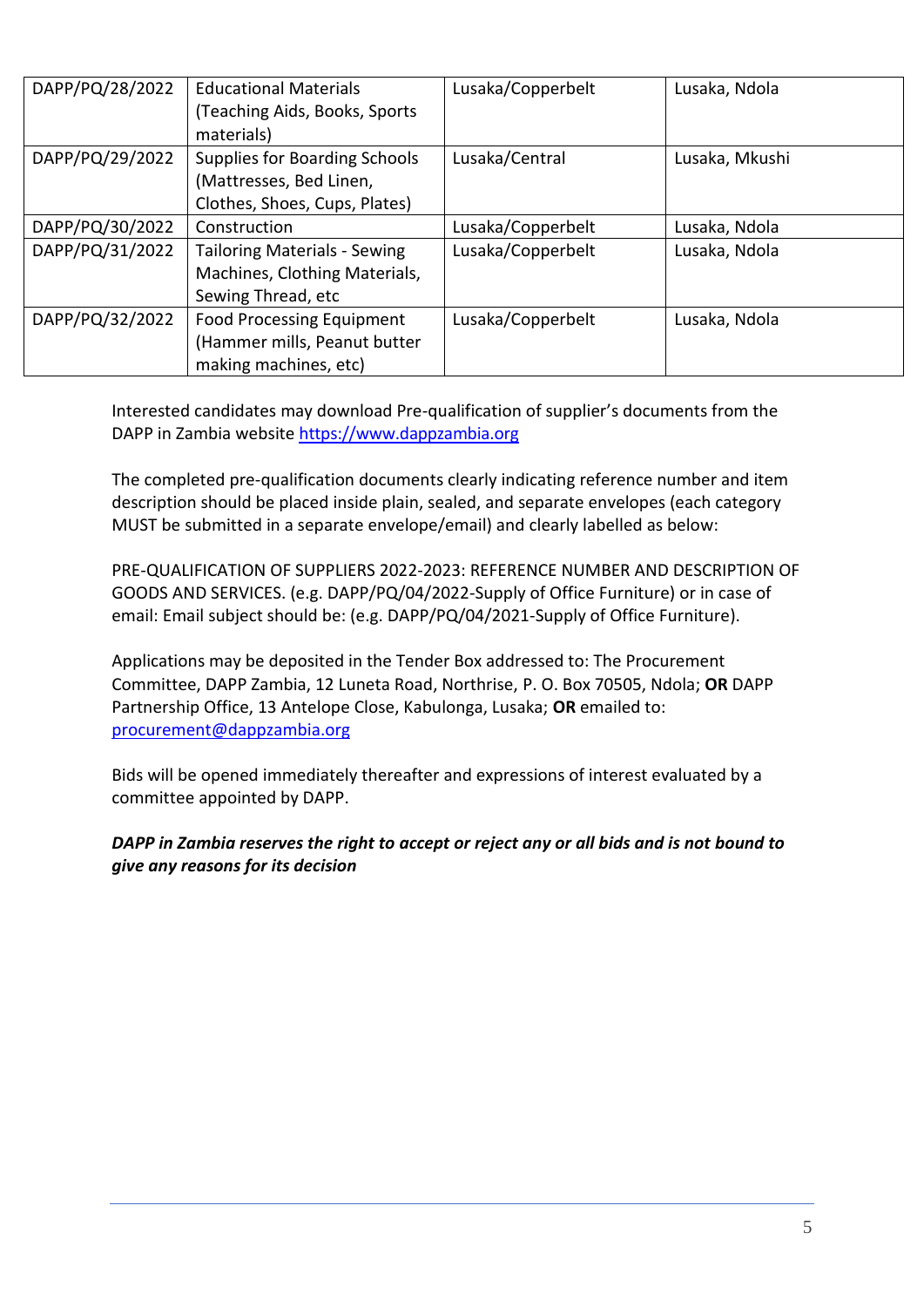# **1. PRE-QUALIFICATION INSTRUCTIONS**

#### ` **1.1 Introduction**

DAPP in Zambia referred to as the "Company" would like to invite interested candidates who must qualify by meeting the set criteria as provided by DAPP in Zambia to perform the contract of supply and delivery or provision of goods and services to the Company.

## **1.2 Pre-qualification Objective**

The main objective is to supply and deliver assorted items and provide services under relevant tenders/quotations to DAPP in Zambia as and when required during the stated period.

#### **1.3 Invitation of Pre-qualification**

Suppliers registered with PACRA in respective merchandise or services are invited to submit their Pre-Qualification documents to The Procurement Committee – DAPP in Zambia so that they may be pre-qualified for submission of quotations. Bids will be submitted in complete lots singly or in combination. The prospective suppliers are required to supply mandatory information for pre- qualification.

#### **1.4 Experience**

Prospective suppliers and contractors must have carried out successful supply and delivery of similar items/services to Government/Corporation/ NGOs/ institutions of similar size and complexity. Potential suppliers must demonstrate the willingness and commitment to meet the pre-qualification criteria.

#### **1.5 Pre-qualification Document**

This document includes questionnaire forms and documents required of prospective suppliers. To be considered for pre-qualification, prospective suppliers must submit all the information herein requested and any bidder who does not meet all the relevant mandatory requirements will be disqualified

N/B: All filled prequalification documents should be bound (spiral/velo bound and stamped). All submissions MUST follow the pagination order of the table of contents above. Emailed applications should be clear, readable, and submitted in a SINGLE PDF/ZIPPED ATTACHMENT. Email subject should be e.g. (DAPP/PQ/04/2022-Supply of Office Furniture)

# **1.6 Distribution of Pre-Qualification Documents**

A copy of the completed pre-qualification data and other requested information shall be submitted to reach: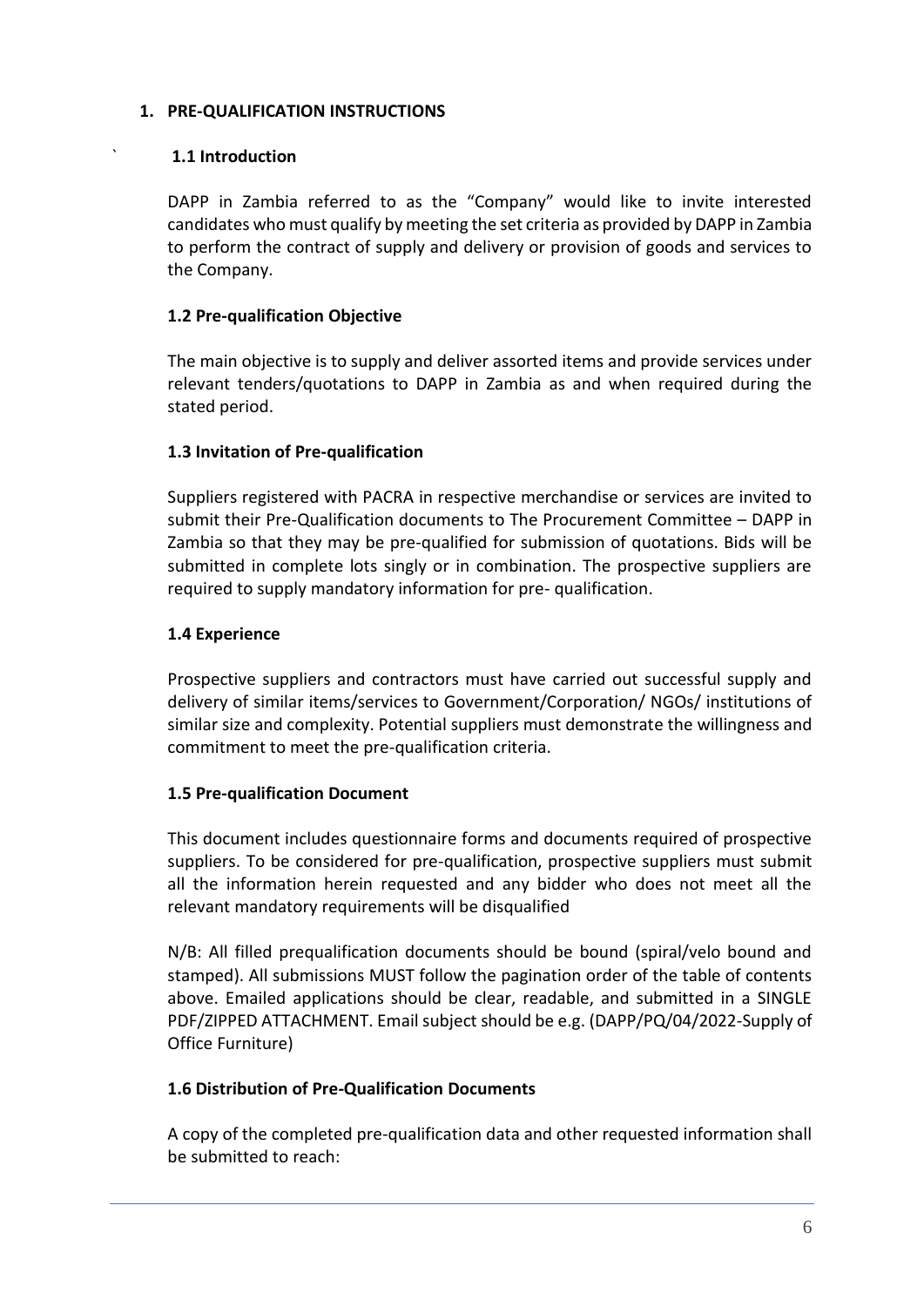The Procurement Committee – DAPP in Zambia, P. O. BOX 70505 – NDOLA not later than TUESDAY, 17th MAY 2022 at 12.00 NOON

# **1.7 Questions Arising from Documents**

Questions that may arise from the pre-qualification documents should be directed to the Procurement Committee on the following address not later than 17<sup>th</sup> May, 2022:

The Procurement Committee – DAPP in Zambia, P. O. BOX 70505 - NDOLA Email: [procurement@dappzambia.org](mailto:procurement@dappzambia.org)

# **1.8 Additional Information**

DAPP in Zambia reserves the right to request submission of additional information from prospective bidders.

# **1.9 Request for quotations**

Request for quotations will be made available only to those bidders whose qualifications are accepted by DAPP in Zambia at the disclosure of the Procurement Committee after the completion of the pre – qualification process.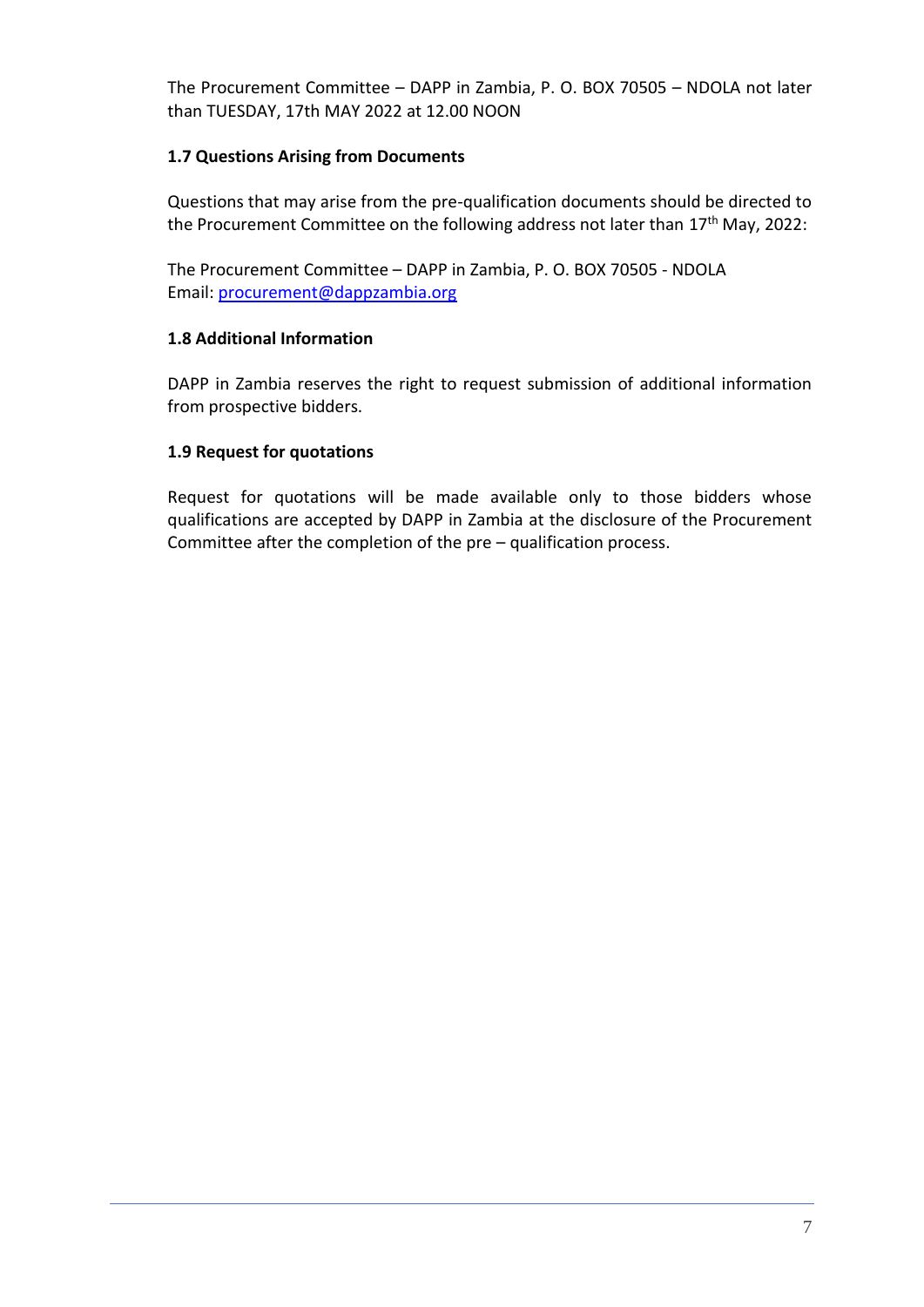## **2. BRIEF CONTRACT REGULATIONS/GUIDELINES**

#### **2.1 Taxes on Imported Materials**

Suppliers will be required to pay all applicable taxes.

## **2.2 Customs Clearance**

The suppliers shall be responsible for custom clearance of their imported goods and materials.

# **2.3 Contract Price**

The contract shall be of unit price type or cumulative of computed unit price and quantities required. Quantities may increase or decrease as determined by demand on the authority of the Procurement Committee. Prices quoted should be inclusive of all delivery charges and valid for the duration of Contract.

#### **2.4 Payments**

All local purchase shall be on credit of a minimum of thirty (30) days or as may be stipulated in the Contract Agreement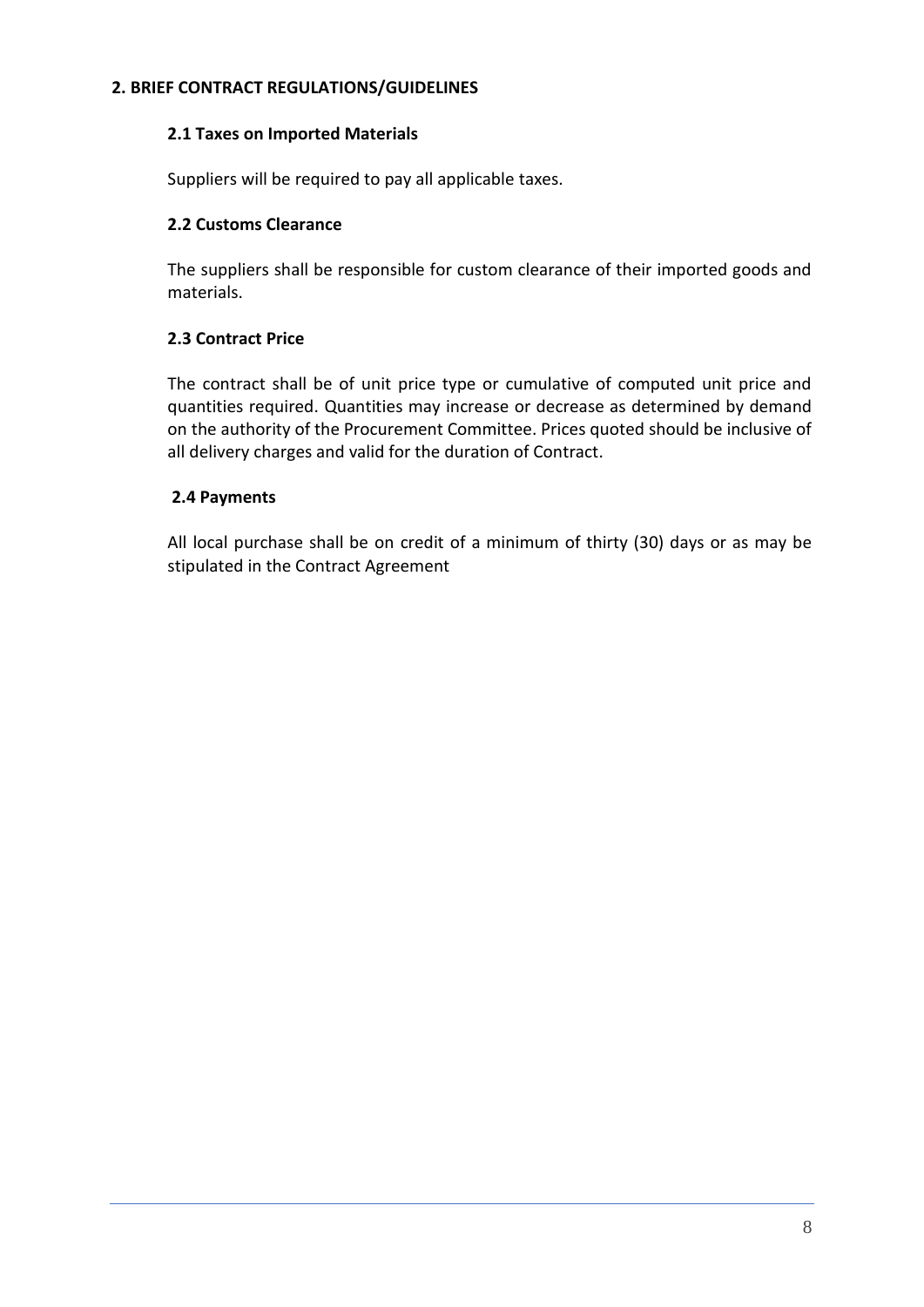#### **3 PRE-QUALIFICATION DATA INSTRUCTIONS**

# **3.1 Pre-Qualification Data Forms**

The attached questionnaire forms PQ-1, PQ-2, PQ-3, PQ-4, PQ-5, PQ-6, PQ-7, PQ-8, are to be completed by prospective suppliers who wish to be prequalified for submission of tender for the specific tender.

**3.1.1** The pre-qualified application forms which are not filled out completely and submitted in the prescribed manner will not be considered. All the documents that form part of the proposal must be written in English and in ink.

# **3.2 Qualification**

**3.2.1** It is understood and agreed that the pre-qualification data on prospective bidders is to be used by DAPP in Zambia in determining, according to its sole judgment and discretion, the qualifications of prospective bidders to perform in respect to the Tender Category as described by the client.

**3.2.2** Prospective bidders will not be considered qualified unless in the judgment of DAPP in Zambia they possess capability, experience, qualified personnel available and suitability of equipment and net current assets or working capital sufficient to satisfactorily execute the contract for goods/services.

# **3.3 Essential Criteria for Pre-qualification**

# **3.3.1 Experience:**

(a) Prospective bidders shall have at least 2 years' experience in the supply of goods, services, and allied items in case of potential supplier should show competence, willingness, and capacity to service the contract.

(b) Prospective supplier requires special experience and capability to organize supply and delivery of items, or services at short notice.

# **3.3.2 Personnel**

The names pertinent information and CV of the key personnel for individual or group to execute the contract must be indicated in form PQ-3.

# **3.3.3 Financial Condition**

The Supplier's financial condition will be determined by latest financial statement submitted with the prequalification documents as well as letters of reference from their bankers regarding suppliers/consultant's credit position. Potential suppliers/consultants will be pre- qualified on the satisfactory information given.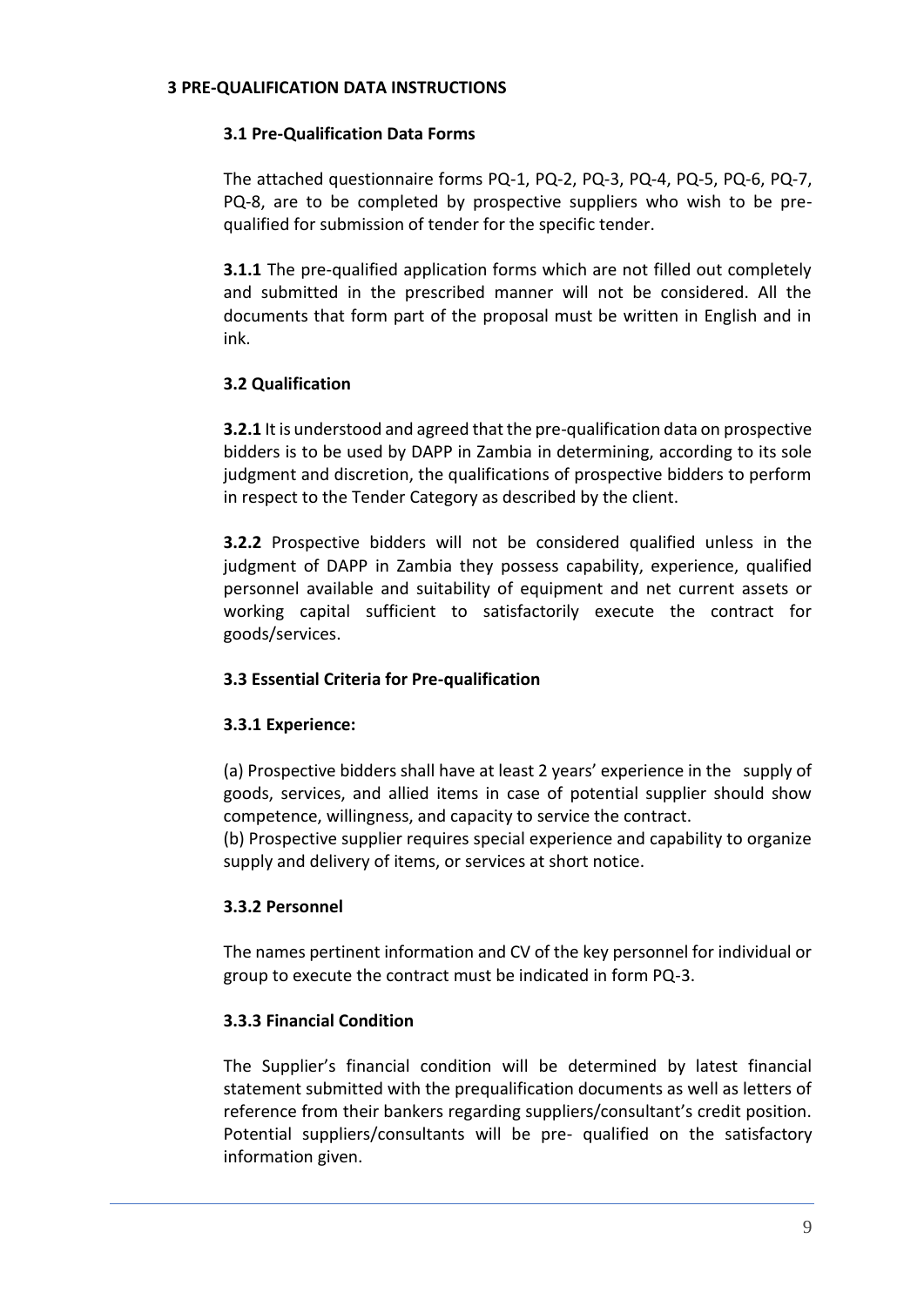**3.3.4** Special consideration will be given to the financial resources available as working capital, considering the amount of uncompleted orders on contract and now in progress. Data to be filled/ provided on Form PQ-4. However, potential bidders should provide evidence of financial capability to execute the contract.

#### **3.3.5 Past Performance**

Past performance will be given due consideration in pre-qualifying bidders. Letter of reference from past customers should be included in Form PQ-6 (at least from three organizations- attach copy of LPO/LSO/Contract)

# **3.4 Statement**

Application must include a sworn statement Form PQ-8 by the Tenderer ensuring the accuracy of the information given.

# **3.5 Withdrawal of Prequalification**

Should a condition arise between the time the firm is pre-qualified to bid and the bid opening date which could substantially change the performance and qualification of the bidder or the ability to perform such as but not limited to bankruptcy, change in ownership or new commitments, then DAPP in Zambia reserves the right to reject the tender from such a bidder even though they have been initially pre-qualified.

# **3.6 Information on Suppliers**

The firm must have a fixed Business Premise and must be registered in Zambia, with certificate of Registration/Incorporation, copies of which must be attached.

**3.6.1** The firm must show proof that it has paid all its statutory obligations and have current Tax Compliance Certificate or any other relevant certificate.

**3.6.2** The firm must declare any conflict of interest in relation to any member of staff. DAPP in Zambia will not procure goods or services from suppliers where the employees have not declared conflict of interest.

**3.6.3** DAPP in Zambia may carry out a source audit exercise for the shortlisted prequalified suppliers.

**3.6.4** Any effort by the tenderer to influence DAPP in Zambia in the tender evaluation, tender comparison or contract award decisions may result in the rejection of the tenderers' tender.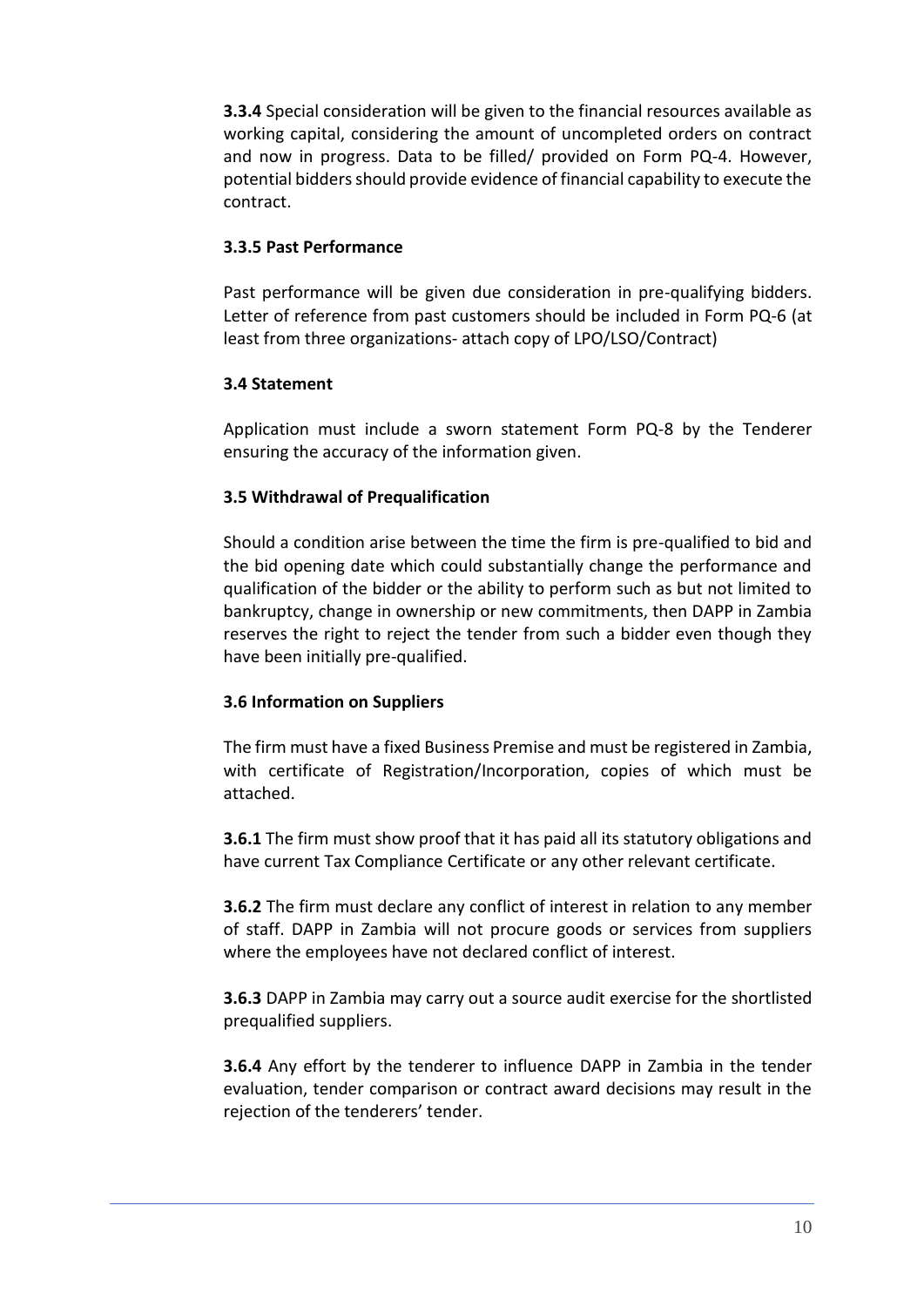# **3.7 Prequalification Criteria**

| No. | <b>Required Information</b>       | <b>Form Type</b> | <b>Maximum</b><br><b>Score</b> | <b>Supplier</b><br><b>Score</b><br>(for official<br>use ONLY) |
|-----|-----------------------------------|------------------|--------------------------------|---------------------------------------------------------------|
| 1.  | <b>Registration Documentation</b> | PQ1              | 30                             |                                                               |
| 2.  | Pre-Qualification Data            | PQ <sub>2</sub>  | 5                              |                                                               |
| 3.  | <b>Supervisory Personnel</b>      | PQ3              | 10                             |                                                               |
| 4.  | <b>Financial Position</b>         | PQ4              | 20                             |                                                               |
| 5.  | <b>Confidential Report</b>        | PQ5              | 15                             |                                                               |
| 6.  | Experience                        | PQ <sub>6</sub>  | 10                             |                                                               |
| 7.  | <b>Litigation History</b>         | PQ7              | 10                             |                                                               |
|     |                                   | TOTAL            | 100                            |                                                               |

**3.8 The qualification is 60 points and above**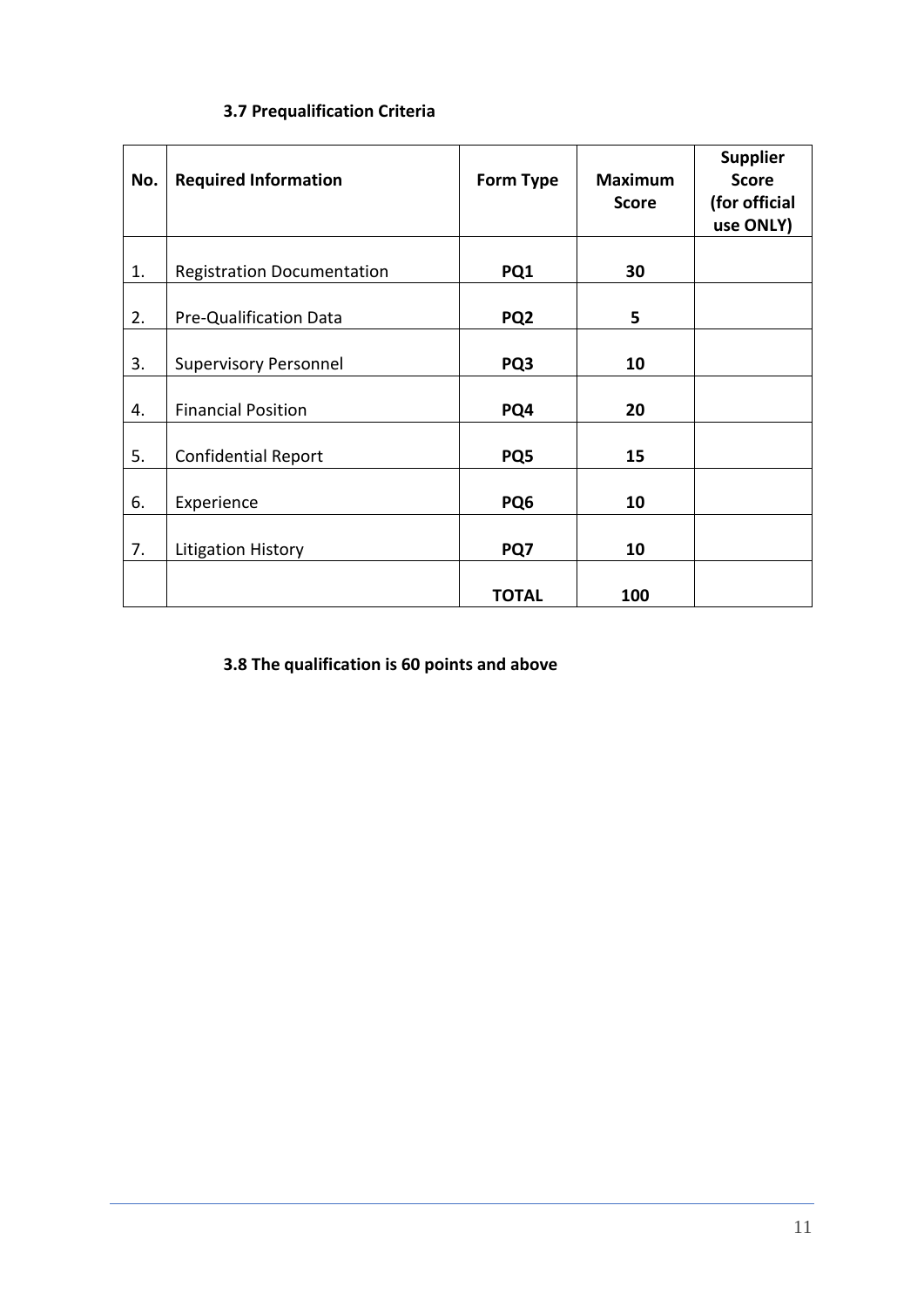# **4. FORM PQ-1 REGISTRATION DOCUMENTATION**

## **Mandatory Requirements**

1. Certificate of Registration/Incorporation.

2. Copy of valid VAT Certificates of firm/company/individual from Zambia Revenue Authority.

3. Valid Tax Clearance Certificate/TPIN Registration Certificate

4. Company Profile/CVs clearly indicating full registered name of Organization/Individual; Physical address; Business contact details (Including key contact person, job title); E-mail address; Phone Number (Mobile and Office)

5. Company Directors and address

6. At least three (3) recent and current references from reputable clients

7. Relevant regulatory body certificates (ERB/ZEMA/ZPPA/ZICTA/IATA/Council, etc)

8. Copy of Practicing Certificate for all professionals e.g. certificate of affiliated bodies/associations (Pharmacist license, legal, medical, accountant)

9. For all IT related goods/services, applicants should show proof of accreditation as support centres/solution providers for companies such as Microsoft, HP, Dell, APC, etc and Transport Hire firms must attach evidence of having taken all the Insurance covers.

10. Must submit certified bank statements for the most recent 3 months (Oct 2021 – Dec 2021)

**NOTE: ALL COPIES OF THE ABOVE DOCUMENTS MUST BE ATTACHED IN THE ORDER (1-10) ABOVE AFTER THIS PAGE.** 

**(Max 30 points)** 

**Three (3) marks each for every requirement where applicable**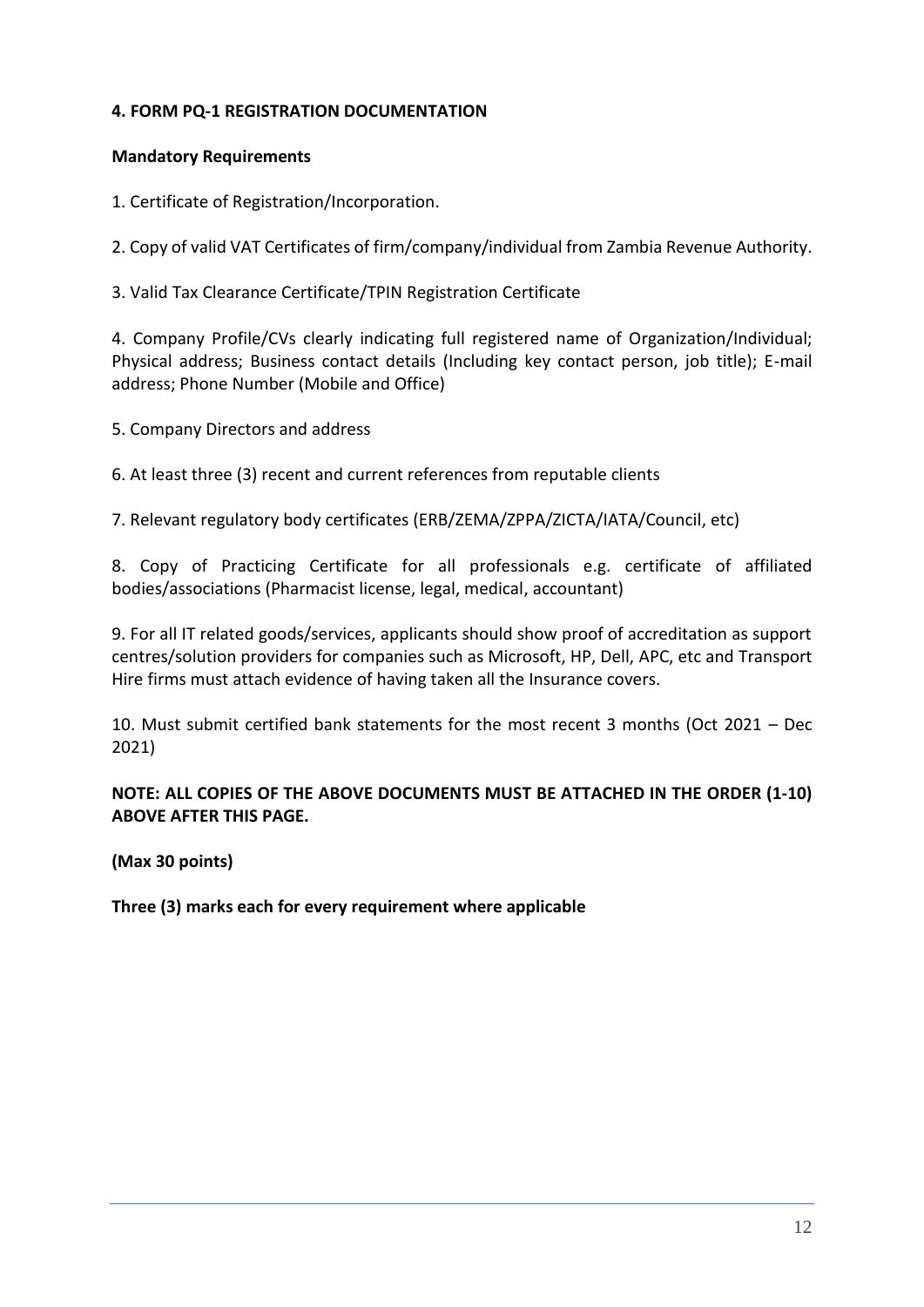# **5. FORM PQ-2: PRE-QUALIFICATION DATA**

# **REGISTRATION OF SUPPLIERS APPLICATION FORM**

| (Name of Company/Firm)                                  |                                                                                         |
|---------------------------------------------------------|-----------------------------------------------------------------------------------------|
|                                                         |                                                                                         |
| (Item Description)                                      |                                                                                         |
|                                                         |                                                                                         |
| (Category No.)                                          |                                                                                         |
|                                                         |                                                                                         |
|                                                         |                                                                                         |
|                                                         |                                                                                         |
|                                                         |                                                                                         |
|                                                         |                                                                                         |
|                                                         |                                                                                         |
|                                                         |                                                                                         |
|                                                         |                                                                                         |
|                                                         |                                                                                         |
| <b>Organization &amp; Business Information</b>          |                                                                                         |
|                                                         |                                                                                         |
|                                                         |                                                                                         |
|                                                         |                                                                                         |
|                                                         |                                                                                         |
|                                                         |                                                                                         |
| Partnership (if applicable)<br><b>Names of Partners</b> |                                                                                         |
|                                                         |                                                                                         |
|                                                         |                                                                                         |
|                                                         |                                                                                         |
|                                                         | Enclose copy of organization chart of the firm indicating the main fields of activities |
| (5 Points)                                              |                                                                                         |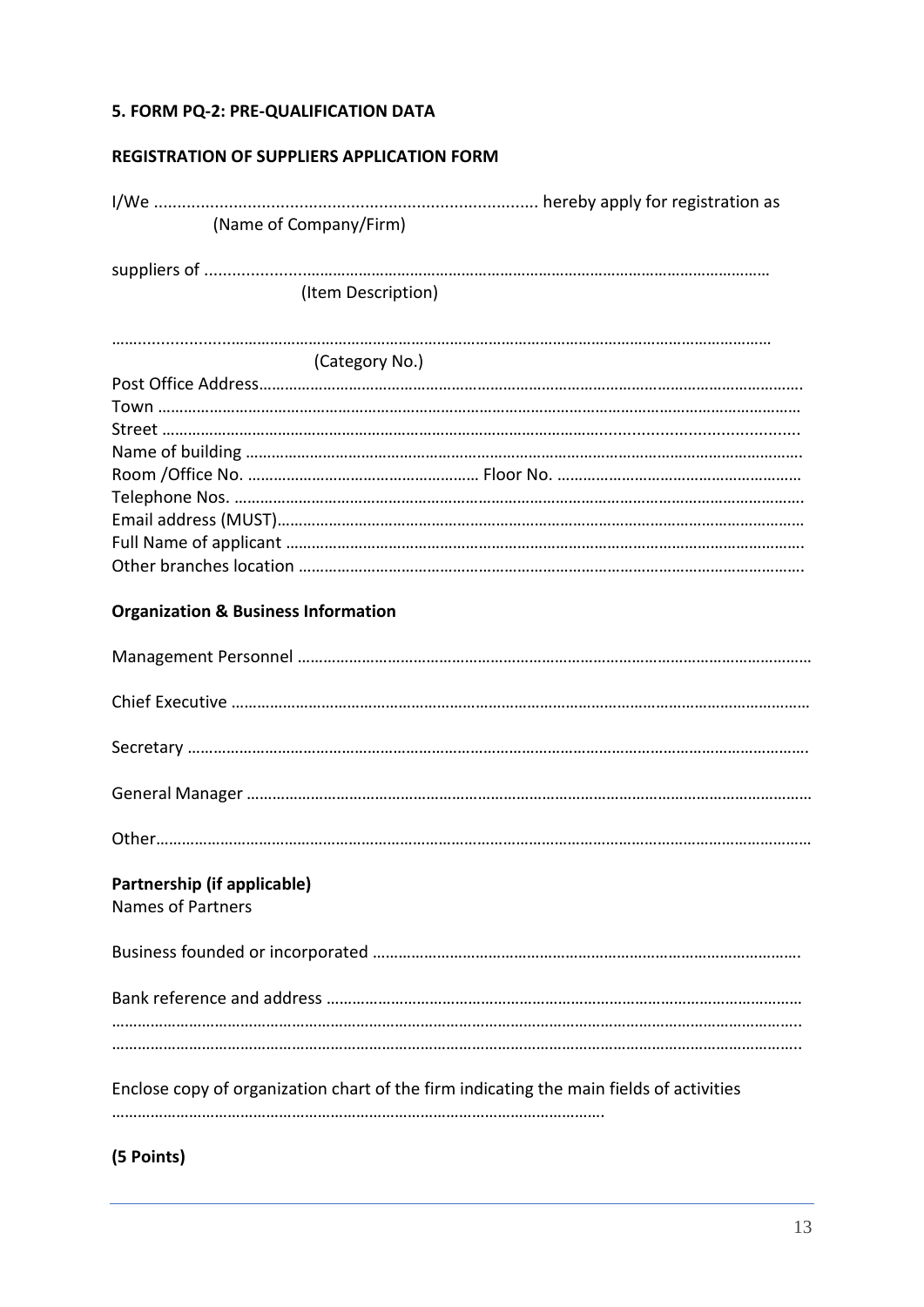# **PQ-3 SUPERVISORY PERSONNEL**

| Certificates if any)                          | (Attach |
|-----------------------------------------------|---------|
| Length of service with Supplier position held |         |
|                                               |         |

(Attach copies of certificates of at least 2 key personnel in the organization)- 5marks each

**(10 Points)**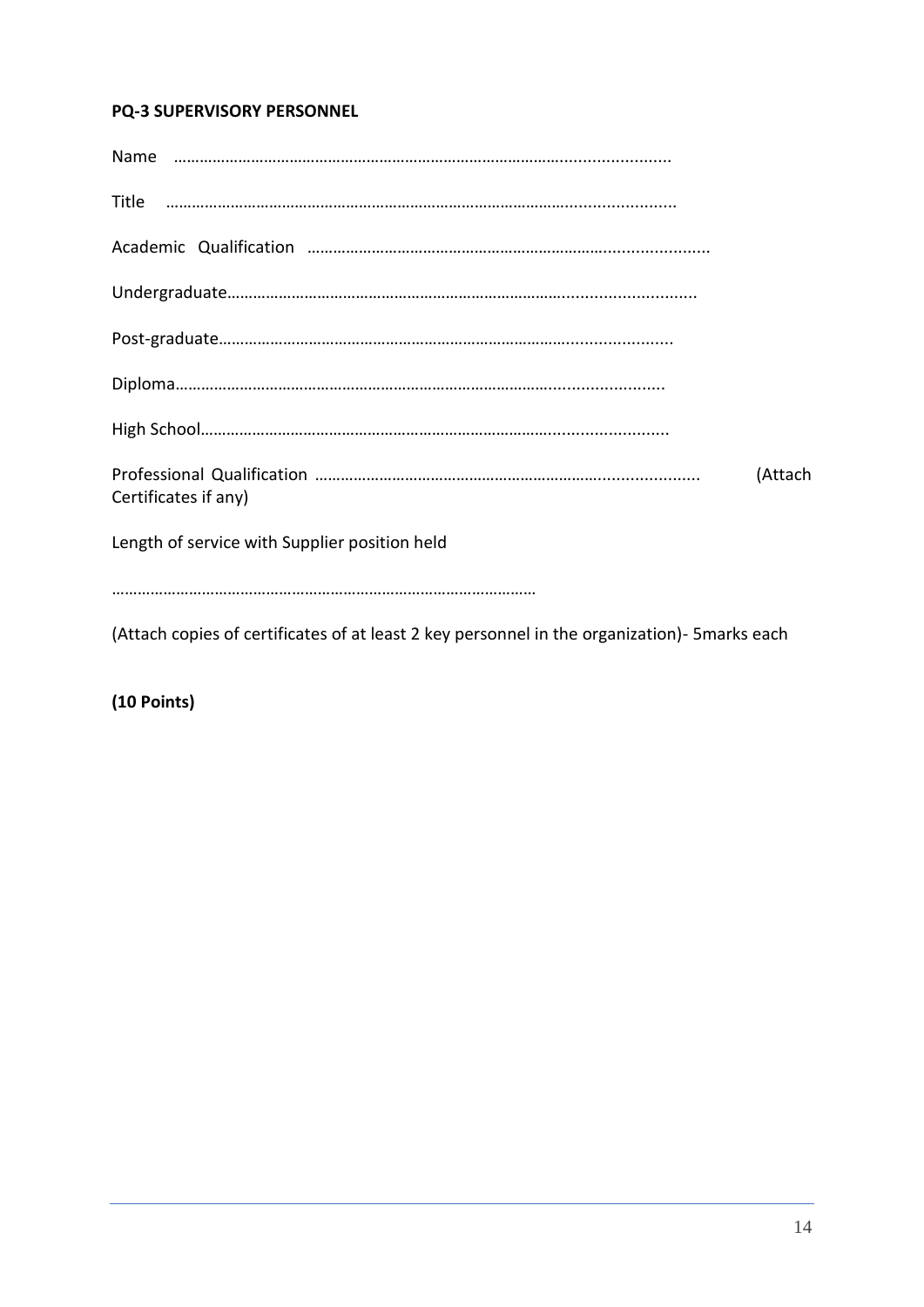#### **6. FORM PQ-4: FINANCIAL POSITION AND TERMS OF TRADE**

- (a) Attach a copy of the most recent 3 months' certified bank statement (From Oct 2021 and above) -7 marks
- (b) Attach letters of recommendation from the firm's bankers- 7 marks
- (c) State Credit period (minimum proposed is 30 days) 6 marks

**(20 Points)**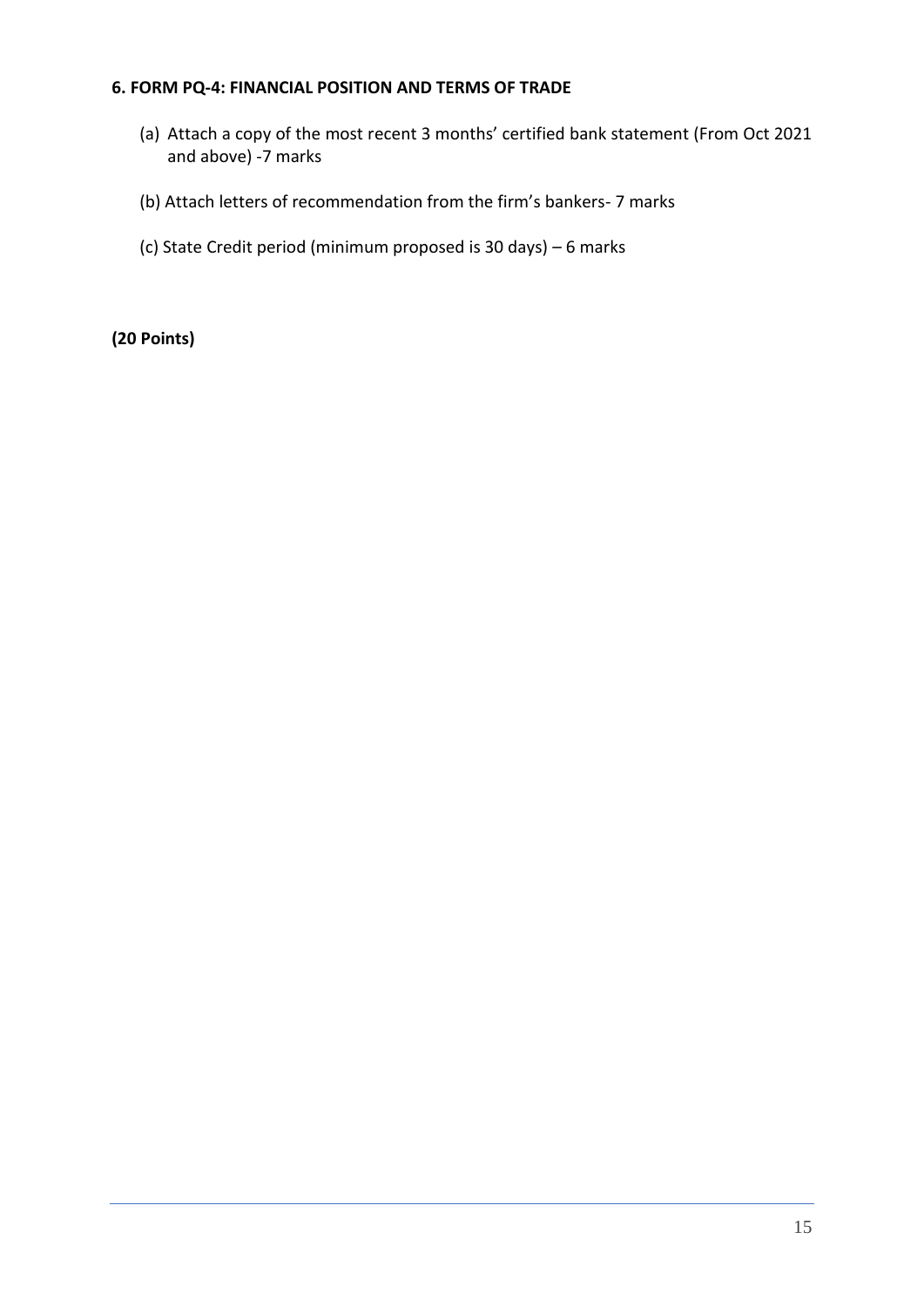# **7. FORM PQ-5: CONFIDENTIAL BUSINESS QUESTIONNAIRE**

You are requested to give the particulars indicated in Part I and either Part 2 (a), 2 (b) or 2 (c), whichever applies to your type of business.

You are advised that it is a serious offence to give false information on this form \*if Zambia Citizen, indicate under "Citizenship Details" whether by Birth, Naturalization or Registration.

# **Part I - General**

| Maximum value of business which you can handle at any one time: Zmw |
|---------------------------------------------------------------------|
|                                                                     |
|                                                                     |
|                                                                     |
|                                                                     |

# **Part 2 (b) Partnership**

Given details of partners as follows: Name; Nationality; Citizenship Details; Shares

**………………………………………………………………………………………….. ………………………………………………………………………………………….. …………………………………………………………………………………………. ………………………………………………………………………………………….** 

# **Part 2 (c) – Registered Company:**

Private or Public……………………………………………………………………….

State the nominal and issued capital of company

Nominal Zmw.………………………………. Issued Zmw.………………………………….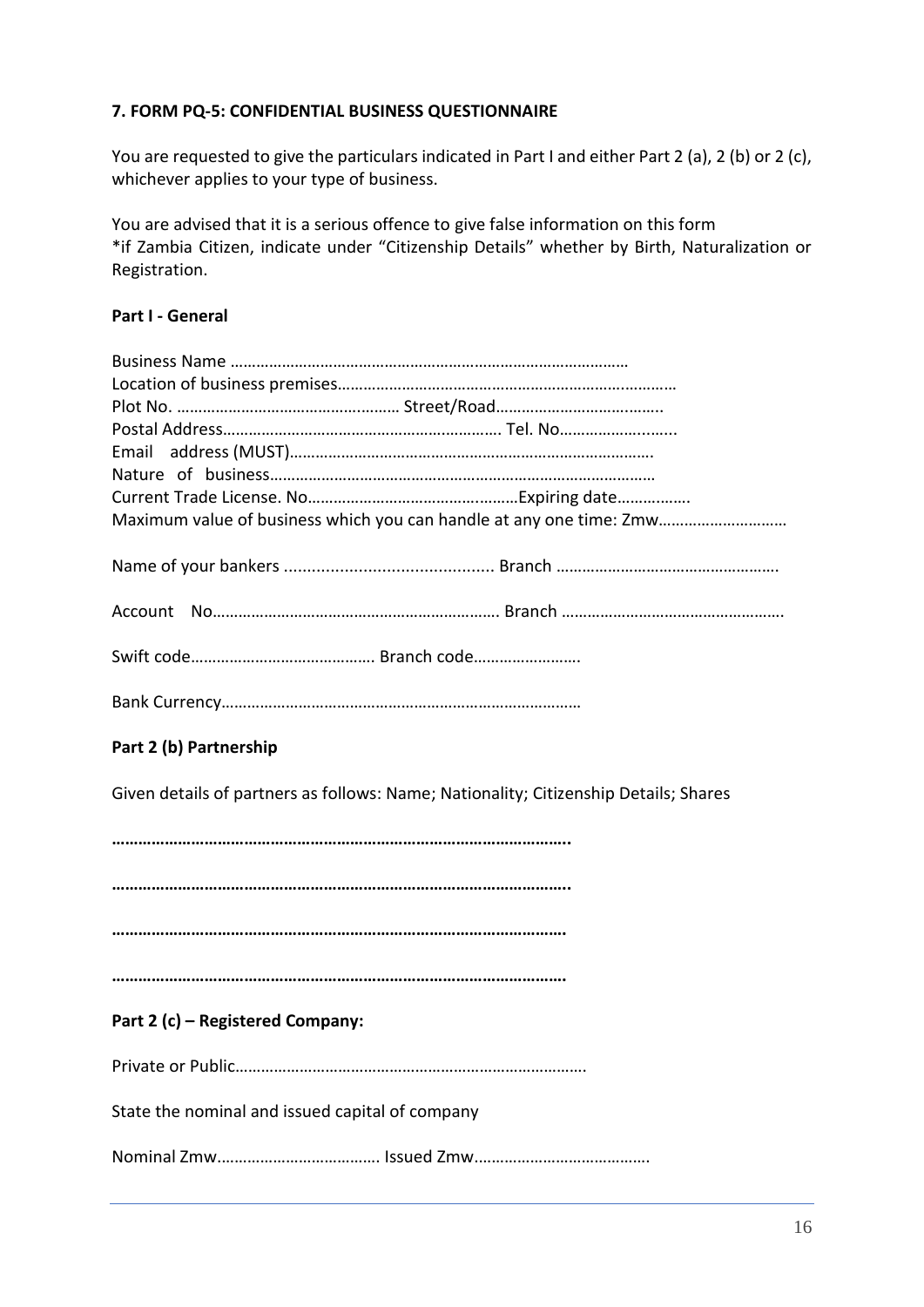Given details of all Directors as follows: -

Name; Nationality; Citizenship Details; Shares

| 1. |  |
|----|--|
| 2. |  |
| 3. |  |
| 4. |  |
|    |  |

**(15 Points)**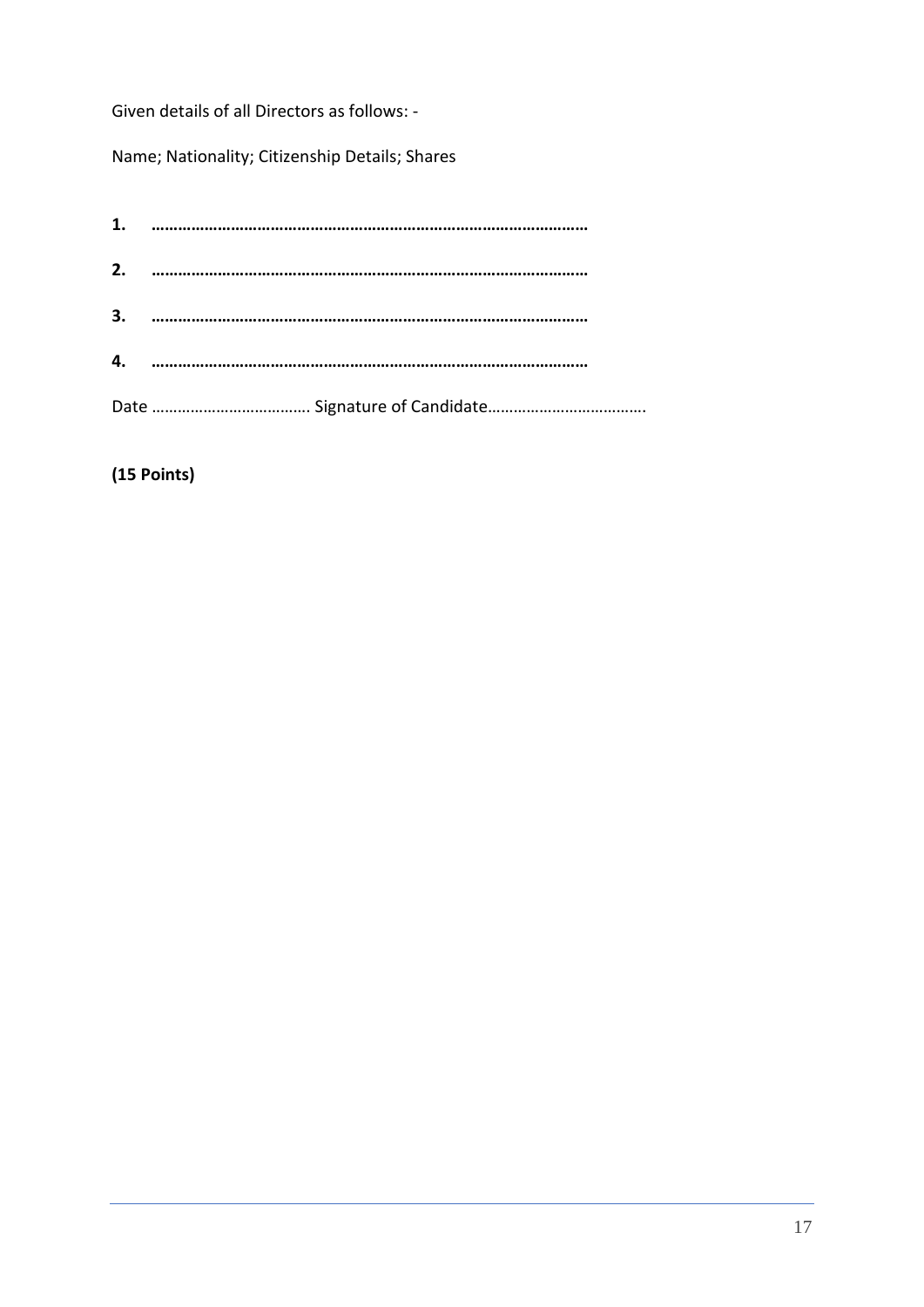# **8. FORM PQ-6: PAST EXPERIENCE**

## **NAMES OF THE APPLICANTS CLIENTS IN THE LAST TWO YEARS**

#### **NAMES OF OTHER CLIENTS AND VALUES OF CONTRACT/ORDERS**

## **1. Name of 1st Client/Organization**

- a) Name of Client (organization) ………………………………………………………
- b) Address of Client (organization) ……………………………………………………
- c) Name of Contact Person at the client (organization) ……………………………….
- d) Telephone No. of Client …………………………………………………………….
- e) Value of Contract ……………………………………………………………………
- f) Duration of Contract (date) …………………………………………………………. (Attach documental evidence of existence of contract)

# **2. Name of 2nd Client (organization)**

- a) Name of Client (organization) ……………………………………………………… b) Address of Client (organization) …………………………………………………… c) Name of Contact Person at the client (organization) ………………………………. d) Telephone No. of Client ……………………………………………………………. e) Value of Contract ……………………………………………………………………
- f) Duration of Contract (date) …………………………………………………………. (Attach documental evidence of existence of contract)

# **3. Name of 3rd Client (organization)**

| C) |  |
|----|--|
|    |  |

# **(10 Points)**

**Three (3) marks each and an additional point for one other**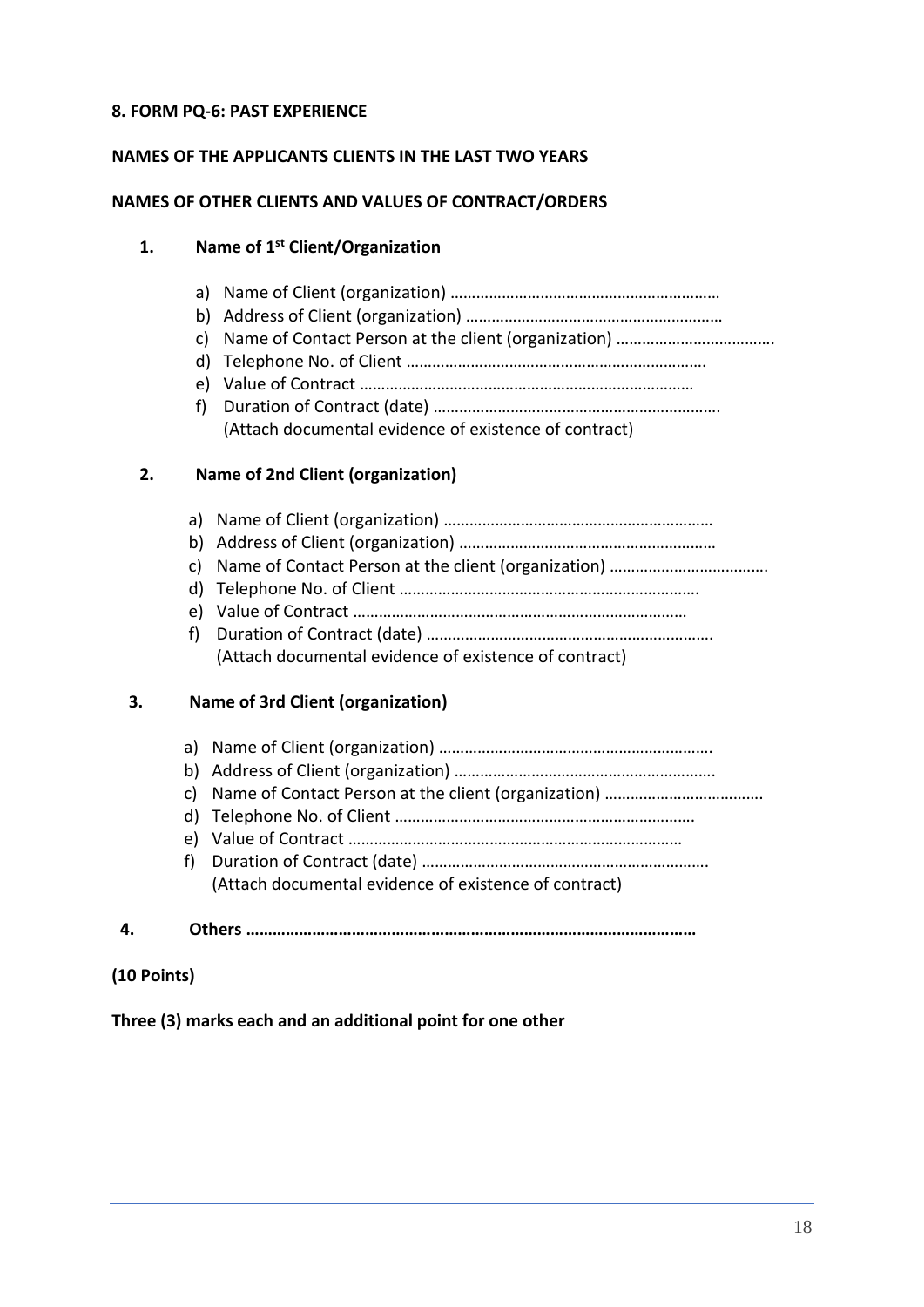# **9. FORM PQ-7: LITIGATION HISTORY**

Name of Contract Supplier

Suppliers/Consultants should provide information on any history of litigation or arbitration resulting from contracts executed in the last five years or currently under execution.

| <b>YEAR</b> | <b>AWARD FOR OR</b><br><b>AGAINST</b> | <b>NAME OF</b><br><b>CLIENT/CAUSE OF</b><br><b>LITIGATION AND</b><br><b>MATTER IN DISPUTE</b> | <b>DISPUTED AMOUNT</b><br>(CURRENT VALUE<br>OR ZMW<br><b>EQUIVALENT)</b> |
|-------------|---------------------------------------|-----------------------------------------------------------------------------------------------|--------------------------------------------------------------------------|
|             |                                       |                                                                                               |                                                                          |
|             |                                       |                                                                                               |                                                                          |
|             |                                       |                                                                                               |                                                                          |
|             |                                       |                                                                                               |                                                                          |
|             |                                       |                                                                                               |                                                                          |

**(10 Points)**